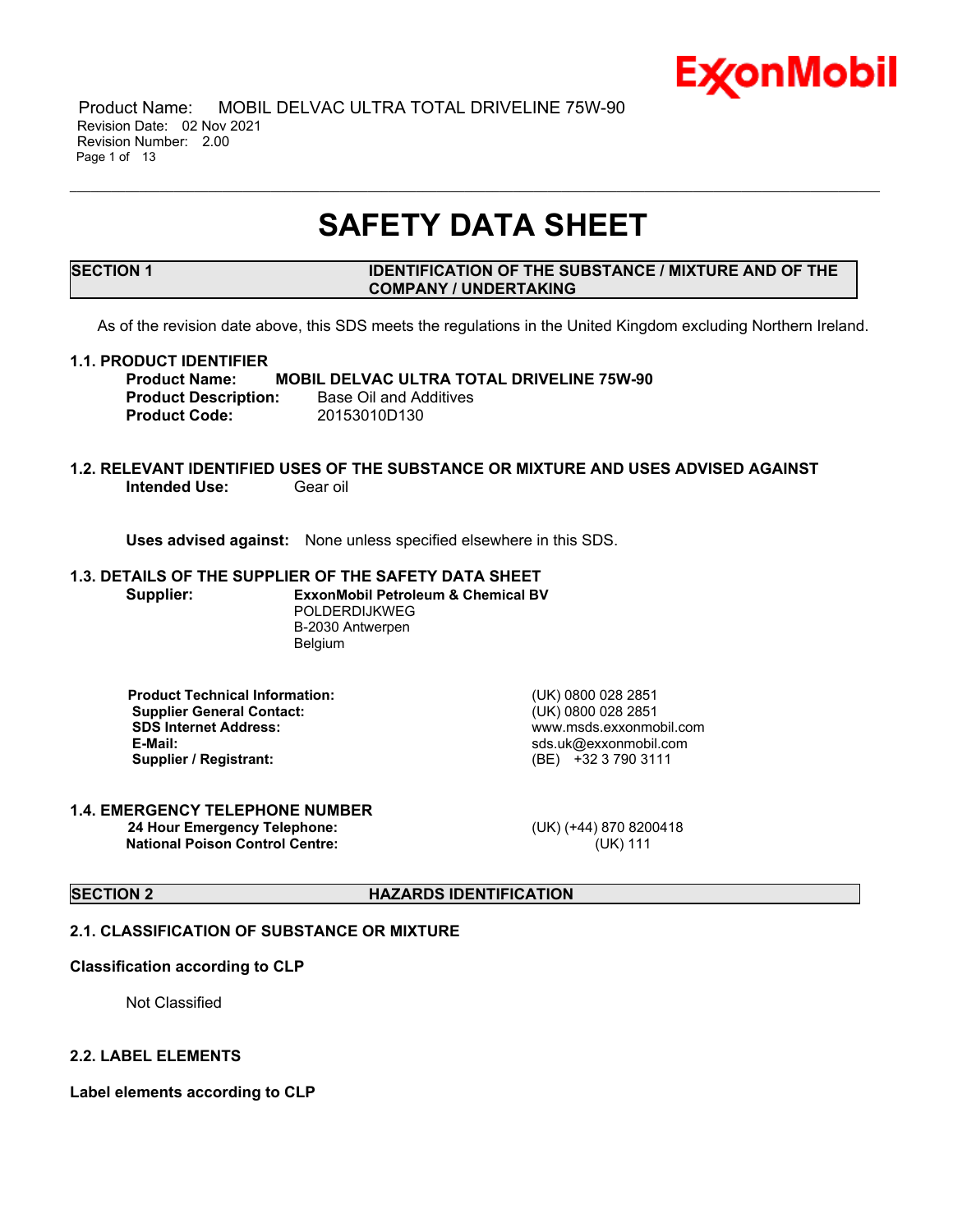

 Product Name: MOBIL DELVAC ULTRA TOTAL DRIVELINE 75W-90 Revision Date: 02 Nov 2021 Revision Number: 2.00 Page 2 of 13

#### **Hazard Statements:**

Supplemental:

EUH210: Safety data sheet available on request. EUH208: Contains: MAGNESIUM METABORATE, OLEFIN SULPHIDE, PHOSPHORIC ACID ESTERS, AMINE SALT May produce an allergic reaction.

\_\_\_\_\_\_\_\_\_\_\_\_\_\_\_\_\_\_\_\_\_\_\_\_\_\_\_\_\_\_\_\_\_\_\_\_\_\_\_\_\_\_\_\_\_\_\_\_\_\_\_\_\_\_\_\_\_\_\_\_\_\_\_\_\_\_\_\_\_\_\_\_\_\_\_\_\_\_\_\_\_\_\_\_\_\_\_\_\_\_\_\_\_\_\_\_\_\_\_\_\_\_\_\_\_\_\_\_\_\_\_\_\_\_\_\_\_

#### **2.3. OTHER HAZARDS**

# **Physical / Chemical Hazards:**

No significant hazards.

#### **Health Hazards:**

High-pressure injection under skin may cause serious damage. Excessive exposure may result in eye, skin, or respiratory irritation.

#### **Environmental Hazards:**

No significant hazards.Material does not meet the criteria for PBT or vPvB in accordance with REACH Annex XIII.

#### **SECTION 3 COMPOSITION / INFORMATION ON INGREDIENTS**

**3.1. SUBSTANCES** Not Applicable. This material is regulated as a mixture.

# **3.2. MIXTURES**

This material is defined as a mixture.

#### **Reportable hazardous substance(s) complying with the classification criteria and/or with an exposure limit (OEL)**

| <b>Name</b>                                                                                                                                                                                                             | CAS#       | EC#       | <b>Registration#</b> | Concentration | <b>GHS/CLP</b><br>classification                                                                                                           |
|-------------------------------------------------------------------------------------------------------------------------------------------------------------------------------------------------------------------------|------------|-----------|----------------------|---------------|--------------------------------------------------------------------------------------------------------------------------------------------|
| Distillates (petroleum), hydrotreated light<br>paraffinic                                                                                                                                                               | 64742-55-8 | 265-158-7 | 01-2119487077-29     | $30 - 40\%$   | Asp. Tox. 1 H304                                                                                                                           |
| <b>IMAGNESIUM METABORATE</b>                                                                                                                                                                                            | 13703-82-7 | 237-235-5 | 01-2120769073-53     | $0.1 - 5.1\%$ | Skin Sens, 1B H317                                                                                                                         |
| <b>IPOLYSULFIDES.DI-TERT-BU</b>                                                                                                                                                                                         | 68937-96-2 | 273-103-3 | 01-2119540515-43     | $1 - 5\%$     | [Aquatic Acute 3 H402],<br>Aquatic Chronic 3 H412,<br>[Flam. Lig. 4 H227].<br>Skin Sens, 1B H317.<br>[Skin Irrit. 3 H316]                  |
| <b>IREACTION PRODUCTS OF 4-METHYL-</b><br>I2PENTANOL AND DIPHOSPHORUS<br><b>IPENTASULFIDE, PROPOXYLATED.</b><br><b>IESTERIFIED WITH DIPHOSPHORUS</b><br><b>IPENTAOXIDE. AND SALTED BY AMINES.</b><br>IC12-14-TERT-ALKYL |            | 931-384-6 | 01-2119493620-38     | $1 - 5\%$     | [Aquatic Acute 2 H401].<br>Aquatic Chronic 2 H411,<br>[Flam. Lig. 4 H227].<br>Acute Tox. 4 H302,<br>Skin Sens, 1B H317.<br>Eye Dam. 1 H318 |
| Distillates (petroleum), hydrotreated heavy<br>paraffinic                                                                                                                                                               | 64742-54-7 | 265-157-1 | 01-2119484627-25     | $5 - 10\%$    | Asp. Tox. 1 H304                                                                                                                           |

Note - any classification in brackets is a GHS building block that was not adopted in CLP and therefore is not applicable in the countries which have implemented CLP and is shown for informational purposes only.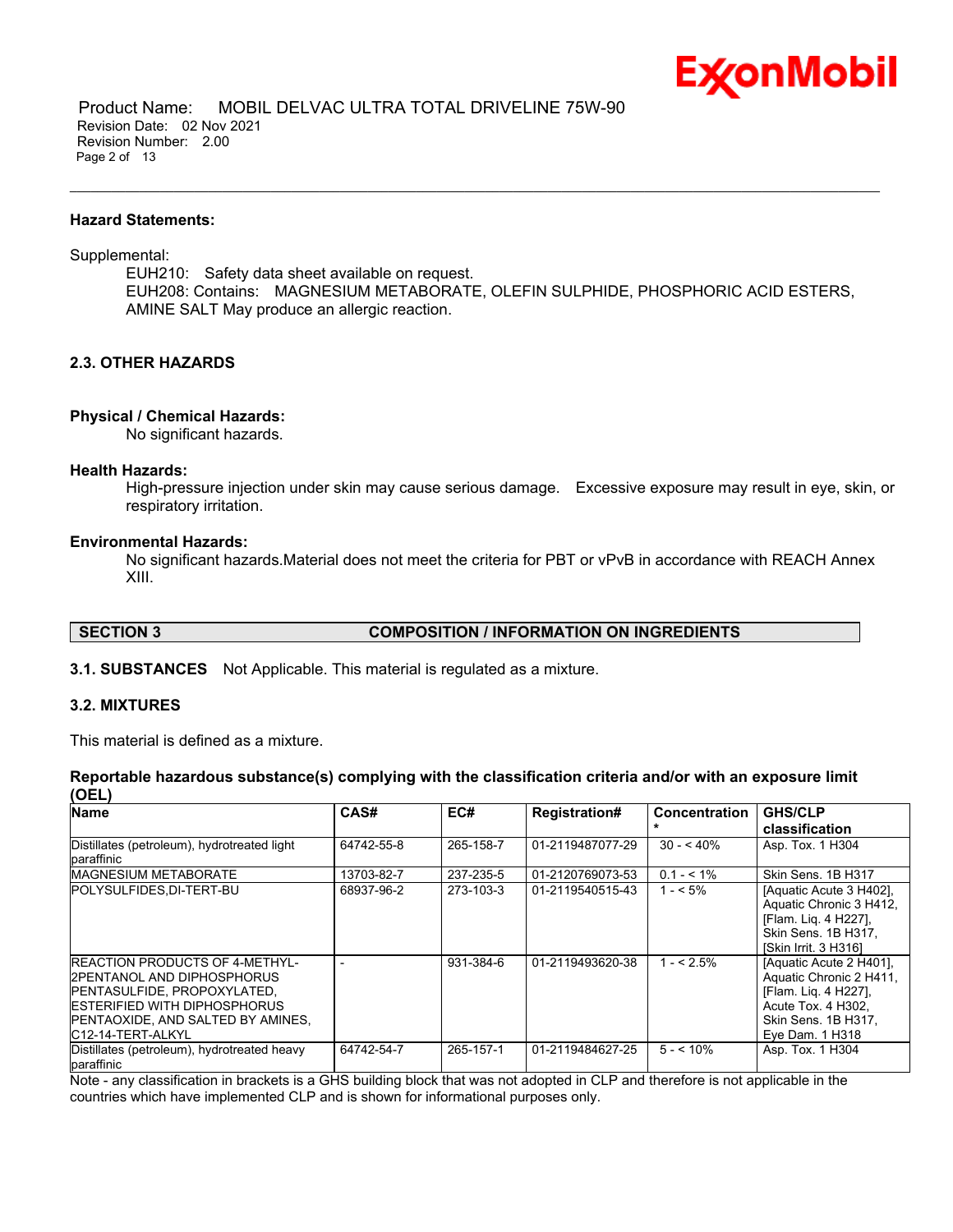

 Product Name: MOBIL DELVAC ULTRA TOTAL DRIVELINE 75W-90 Revision Date: 02 Nov 2021 Revision Number: 2.00 Page 3 of 13

Note: See SDS Section 16 for full text of hazard statements.

# **SECTION 4 FIRST AID MEASURES**

\_\_\_\_\_\_\_\_\_\_\_\_\_\_\_\_\_\_\_\_\_\_\_\_\_\_\_\_\_\_\_\_\_\_\_\_\_\_\_\_\_\_\_\_\_\_\_\_\_\_\_\_\_\_\_\_\_\_\_\_\_\_\_\_\_\_\_\_\_\_\_\_\_\_\_\_\_\_\_\_\_\_\_\_\_\_\_\_\_\_\_\_\_\_\_\_\_\_\_\_\_\_\_\_\_\_\_\_\_\_\_\_\_\_\_\_\_

# **4.1. DESCRIPTION OF FIRST AID MEASURES**

#### **INHALATION**

Remove from further exposure. For those providing assistance, avoid exposure to yourself or others. Use adequate respiratory protection. If respiratory irritation, dizziness, nausea, or unconsciousness occurs, seek immediate medical assistance. If breathing has stopped, assist ventilation with a mechanical device or use mouth-to-mouth resuscitation.

# **SKIN CONTACT**

Wash contact areas with soap and water. If product is injected into or under the skin, or into any part of the body, regardless of the appearance of the wound or its size, the individual should be evaluated immediately by a physician as a surgical emergency. Even though initial symptoms from high pressure injection may be minimal or absent, early surgical treatment within the first few hours may significantly reduce the ultimate extent of injury.

# **EYE CONTACT**

Flush thoroughly with water. If irritation occurs, get medical assistance.

#### **INGESTION**

First aid is normally not required. Seek medical attention if discomfort occurs.

# **4.2. MOST IMPORTANT SYMPTOMS AND EFFECTS, BOTH ACUTE AND DELAYED**

Local necrosis as evidenced by delayed onset of pain and tissue damage a few hours after injection.

# **4.3. INDICATION OF ANY IMMEDIATE MEDICAL ATTENTION AND SPECIAL TREATMENT NEEDED**

The need to have special means for providing specific and immediate medical treatment available in the workplace is not expected.

# **SECTION 5 FIRE FIGHTING MEASURES**

#### **5.1. EXTINGUISHING MEDIA**

**Suitable Extinguishing Media:** Use water fog, foam, dry chemical or carbon dioxide (CO2) to extinguish flames.

**Unsuitable Extinguishing Media:** Straight streams of water

# **5.2. SPECIAL HAZARDS ARISING FROM THE SUBSTANCE OR MIXTURE**

**Hazardous Combustion Products:** Aldehydes, Incomplete combustion products, Oxides of carbon, Smoke, Fume, Sulphur oxides

# **5.3. ADVICE FOR FIRE FIGHTERS**

**Fire Fighting Instructions:** Evacuate area. Prevent run-off from fire control or dilution from entering streams, sewers or drinking water supply. Fire-fighters should use standard protective equipment and in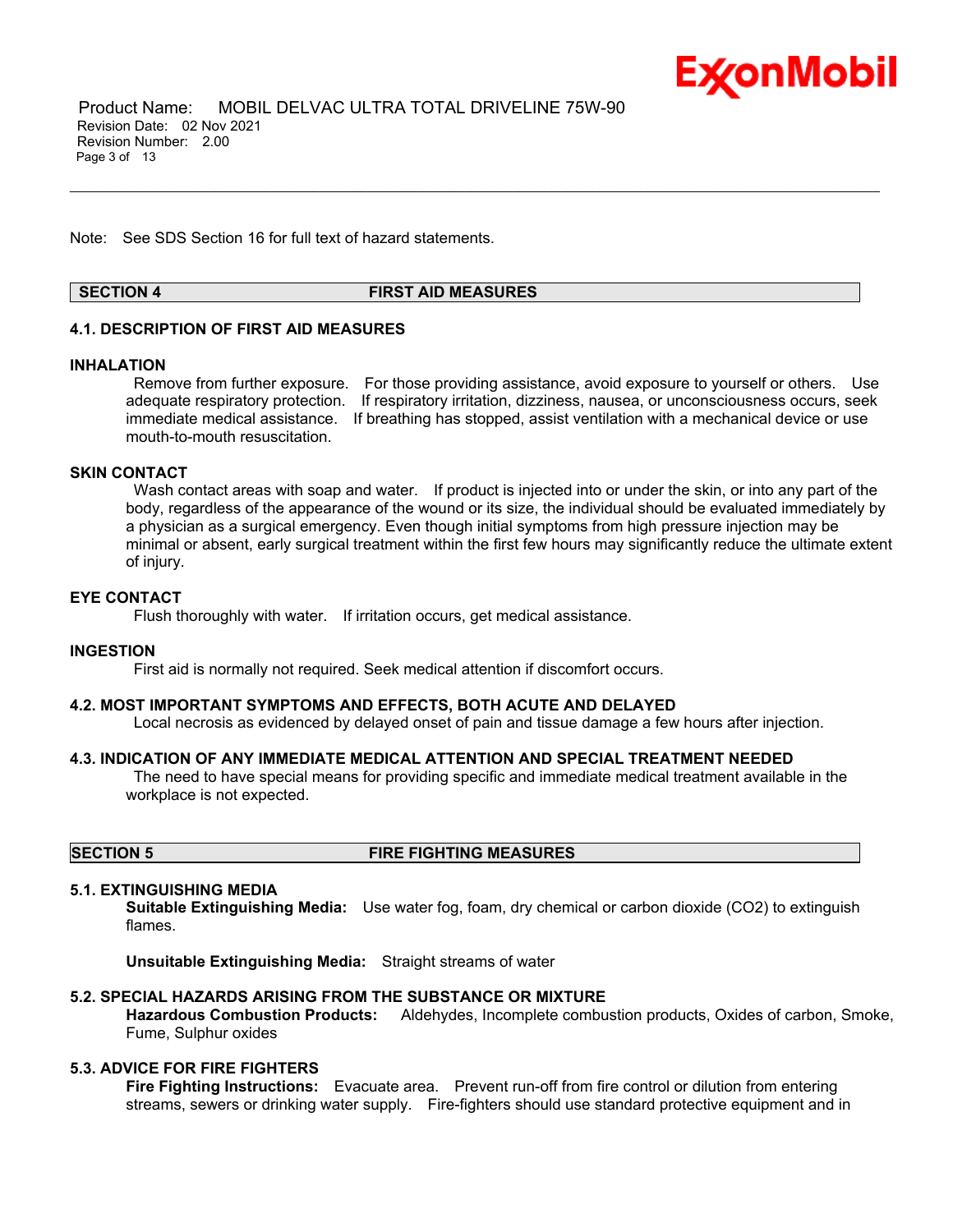

 Product Name: MOBIL DELVAC ULTRA TOTAL DRIVELINE 75W-90 Revision Date: 02 Nov 2021 Revision Number: 2.00 Page 4 of 13

enclosed spaces, self-contained breathing apparatus (SCBA). Use water spray to cool fire exposed surfaces and to protect personnel.

\_\_\_\_\_\_\_\_\_\_\_\_\_\_\_\_\_\_\_\_\_\_\_\_\_\_\_\_\_\_\_\_\_\_\_\_\_\_\_\_\_\_\_\_\_\_\_\_\_\_\_\_\_\_\_\_\_\_\_\_\_\_\_\_\_\_\_\_\_\_\_\_\_\_\_\_\_\_\_\_\_\_\_\_\_\_\_\_\_\_\_\_\_\_\_\_\_\_\_\_\_\_\_\_\_\_\_\_\_\_\_\_\_\_\_\_\_

# **FLAMMABILITY PROPERTIES**

**Flash Point [Method]:** 186°C (367°F) [Typical] [ASTM D-92] **Upper/Lower Flammable Limits (Approximate volume % in air):** UEL: 7.0 LEL: 0.9 [test method unavailable] **Autoignition Temperature:** No data available

# **SECTION 6 ACCIDENTAL RELEASE MEASURES**

#### **6.1. PERSONAL PRECAUTIONS, PROTECTIVE EQUIPMENT AND EMERGENCY PROCEDURES**

#### **NOTIFICATION PROCEDURES**

In the event of a spill or accidental release, notify relevant authorities in accordance with all applicable regulations.

# **PROTECTIVE MEASURES**

Avoid contact with spilled material. See Section 5 for fire fighting information. See the Hazard Identification Section for Significant Hazards. See Section 4 for First Aid Advice. See Section 8 for advice on the minimum requirements for personal protective equipment. Additional protective measures may be necessary, depending on the specific circumstances and/or the expert judgment of the emergency responders.

For emergency responders: Respiratory protection: respiratory protection will be necessary only in special cases, e.g., formation of mists. Half-face or full-face respirator with filter(s) for dust/organic vapor or Self Contained Breathing Apparatus (SCBA) can be used depending on the size of spill and potential level of exposure. If the exposure cannot be completely characterized or an oxygen deficient atmosphere is possible or anticipated, SCBA is recommended. Work gloves that are resistant to hydrocarbons are recommended. Gloves made of polyvinyl acetate (PVA) are not water-resistant and are not suitable for emergency use. Chemical goggles are recommended if splashes or contact with eyes is possible. Small spills: normal antistatic work clothes are usually adequate. Large spills: full body suit of chemical resistant, antistatic material is recommended.

#### **6.2. ENVIRONMENTAL PRECAUTIONS**

Large Spills: Dyke far ahead of liquid spill for later recovery and disposal. Prevent entry into waterways, sewers, basements or confined areas.

#### **6.3. METHODS AND MATERIAL FOR CONTAINMENT AND CLEANING UP**

**Land Spill:** Stop leak if you can do so without risk. Recover by pumping or with suitable absorbent.

**Water Spill:** Stop leak if you can do so without risk. Confine the spill immediately with booms. Warn other shipping. Remove from the surface by skimming or with suitable absorbents. Seek the advice of a specialist before using dispersants.

Water spill and land spill recommendations are based on the most likely spill scenario for this material; however, geographic conditions, wind, temperature, (and in the case of a water spill) wave and current direction and speed may greatly influence the appropriate action to be taken. For this reason, local experts should be consulted. Note: Local regulations may prescribe or limit action to be taken.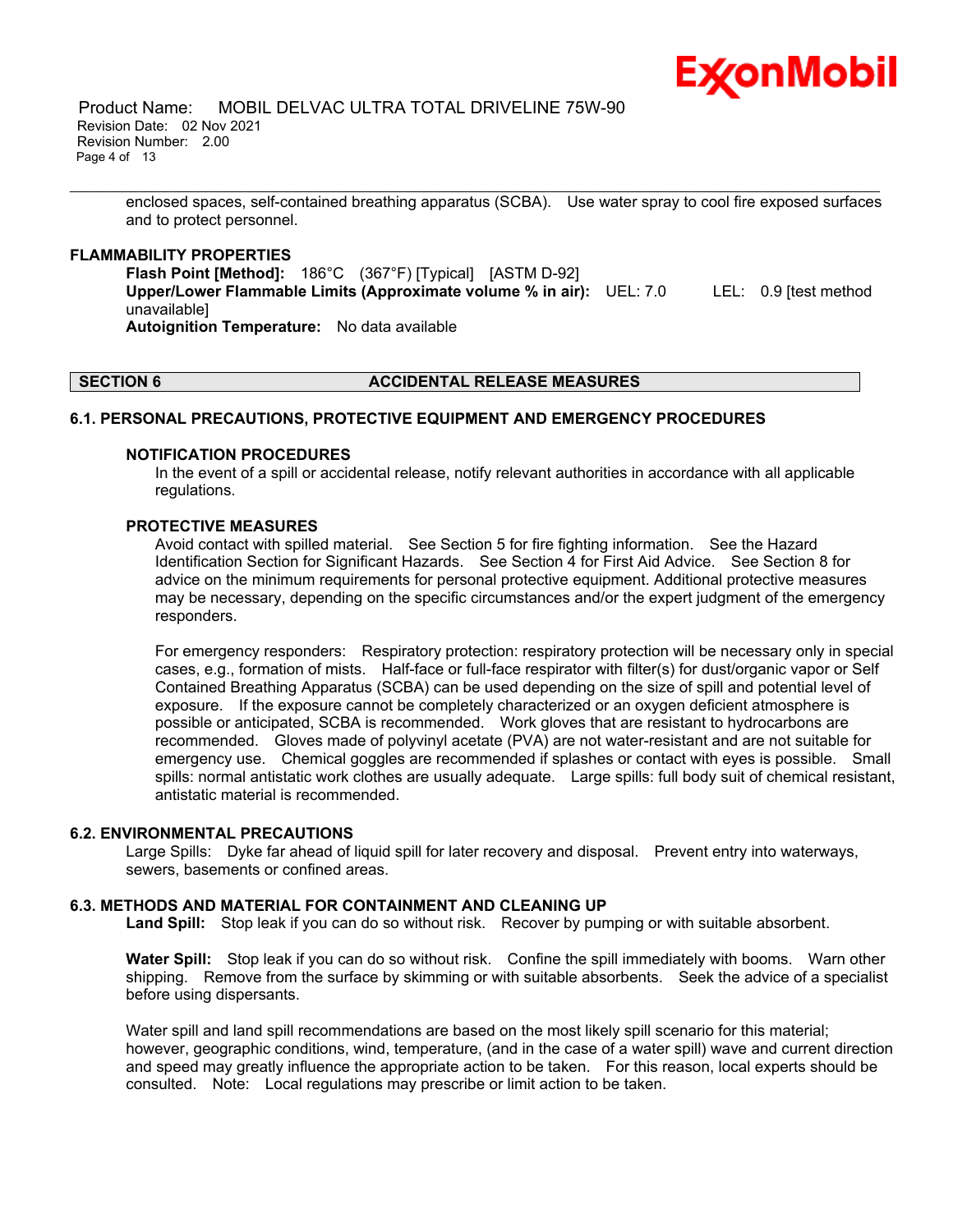

 Product Name: MOBIL DELVAC ULTRA TOTAL DRIVELINE 75W-90 Revision Date: 02 Nov 2021 Revision Number: 2.00 Page 5 of 13

# **6.4. REFERENCES TO OTHER SECTIONS**

See Sections 8 and 13.

# **SECTION 7 HANDLING AND STORAGE**

\_\_\_\_\_\_\_\_\_\_\_\_\_\_\_\_\_\_\_\_\_\_\_\_\_\_\_\_\_\_\_\_\_\_\_\_\_\_\_\_\_\_\_\_\_\_\_\_\_\_\_\_\_\_\_\_\_\_\_\_\_\_\_\_\_\_\_\_\_\_\_\_\_\_\_\_\_\_\_\_\_\_\_\_\_\_\_\_\_\_\_\_\_\_\_\_\_\_\_\_\_\_\_\_\_\_\_\_\_\_\_\_\_\_\_\_\_

# **7.1. PRECAUTIONS FOR SAFE HANDLING**

Prevent small spills and leakage to avoid slip hazard. Material can accumulate static charges which may cause an electrical spark (ignition source). When the material is handled in bulk, an electrical spark could ignite any flammable vapors from liquids or residues that may be present (e.g., during switch-loading operations). Use proper bonding and/or earthing procedures. However, bonding and earthing may not eliminate the hazard from static accumulation. Consult local applicable standards for guidance. Additional references include American Petroleum Institute 2003 (Protection Against Ignitions Arising out of Static, Lightning and Stray Currents) or National Fire Protection Agency 77 (Recommended Practice on Static Electricity) or CENELEC CLC/TR 50404 (Electrostatics - Code of practice for the avoidance of hazards due to static electricity).

**Static Accumulator:** This material is a static accumulator.

# **7.2. CONDITIONS FOR SAFE STORAGE, INCLUDING ANY INCOMPATIBILITIES**

The type of container used to store the material may affect static accumulation and dissipation. Do not store in open or unlabelled containers. Keep away from incompatible materials.

#### **7.3. SPECIFIC END USES**

Section 1 informs about identified end-uses. No industrial or sector specific guidance available.

# **SECTION 8 EXPOSURE CONTROLS / PERSONAL PROTECTION**

# **8.1. CONTROL PARAMETERS**

# **EXPOSURE LIMIT VALUES**

# **Exposure limits/standards (Note: Exposure limits are not additive)**

| <b>Substance Name</b>                 | <b>Form</b> | Limit/Standard |                  | <b>Note</b> | <b>Source</b> |
|---------------------------------------|-------------|----------------|------------------|-------------|---------------|
| Distillates (petroleum), hydrotreated |             | <b>TWA</b>     | $5 \text{ mg/m}$ |             | <b>ACGIH</b>  |
| heavy paraffinic                      | Inhalable   |                |                  |             |               |
|                                       | fraction.   |                |                  |             |               |
| Distillates (petroleum), hydrotreated |             | <b>TWA</b>     | $5 \text{ mg/m}$ |             | <b>ACGIH</b>  |
| light paraffinic                      | Inhalable   |                |                  |             |               |
|                                       | fraction.   |                |                  |             |               |
| MAGNESIUM METABORATE                  |             | <b>STEL</b>    | $6$ mg/m $3$     |             | <b>ACGIH</b>  |
|                                       | Inhalable   |                |                  |             |               |
|                                       | fraction.   |                |                  |             |               |
| <b>MAGNESIUM METABORATE</b>           |             | <b>TWA</b>     | $2$ mg/m $3$     |             | <b>ACGIH</b>  |
|                                       | Inhalable   |                |                  |             |               |
|                                       | fraction.   |                |                  |             |               |

**Exposure limits/standards for materials that can be formed when handling this product:** When mists/aerosols can occur the following is recommended:  $5 \text{ mg/m}^3$  - ACGIH TLV (inhalable fraction).

Note: Information about recommended monitoring procedures can be obtained from the relevant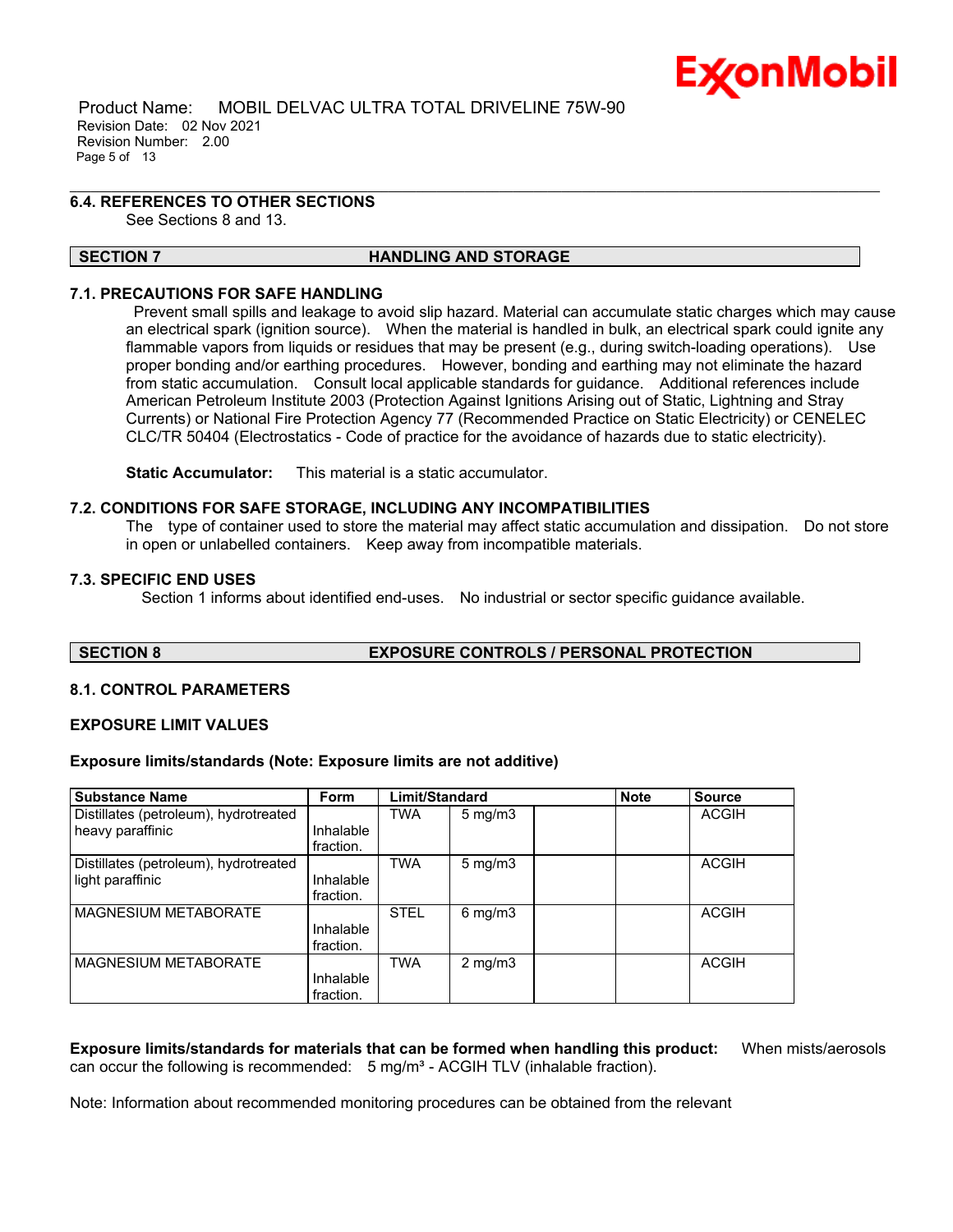

 Product Name: MOBIL DELVAC ULTRA TOTAL DRIVELINE 75W-90 Revision Date: 02 Nov 2021 Revision Number: 2.00 Page 6 of 13

agency(ies)/institute(s):

UK Health and Safety Executive (HSE)

# **DERIVED NO EFFECT LEVEL (DNEL)/DERIVED MINIMAL EFFECT LEVEL (DMEL)**

#### **Worker**

| <b>Substance Name</b>                 | Dermal | Inhalation              |
|---------------------------------------|--------|-------------------------|
| Distillates (petroleum), hydrotreated | 'NA    | 5.4 mg/m3 DNEL, Chronic |
| heavy paraffinic                      |        | Exposure, Local Effects |

\_\_\_\_\_\_\_\_\_\_\_\_\_\_\_\_\_\_\_\_\_\_\_\_\_\_\_\_\_\_\_\_\_\_\_\_\_\_\_\_\_\_\_\_\_\_\_\_\_\_\_\_\_\_\_\_\_\_\_\_\_\_\_\_\_\_\_\_\_\_\_\_\_\_\_\_\_\_\_\_\_\_\_\_\_\_\_\_\_\_\_\_\_\_\_\_\_\_\_\_\_\_\_\_\_\_\_\_\_\_\_\_\_\_\_\_\_

#### **Consumer**

| <b>Substance Name</b>                 | Dermal    | <b>Inhalation</b>            | Oral |
|---------------------------------------|-----------|------------------------------|------|
| Distillates (petroleum), hydrotreated | <b>NA</b> | 1.2 mg/m3 DNEL, Chronic   NA |      |
| heavy paraffinic                      |           | Exposure, Local Effects      |      |

Note: The Derived No Effect Level (DNEL) is an estimated safe level of exposure that is derived from toxicity data in accord with specific guidance within the REACH regulation. The DNEL may differ from an Occupational Exposure Limit (OEL) for the same chemical. OELs may be recommended by an individual company, a governmental regulatory body or an expert organization, such as the Scientific Committee for Occupational Exposure Limits (SCOEL) or the American Conference of Governmental Industrial Hygienists (ACGIH). OELs are considered to be safe exposure levels for a typical worker in an occupational setting for an 8-hour work shift, 40 hour work week, as a time weighted average (TWA) or a 15 minute short-term exposure limit (STEL). While also considered to be protective of health, OELs are derived by a process different from that of REACH.

# **PREDICTED NO EFFECT CONCENTRATION (PNEC)**

| <b>Substance Name</b>                                                        | lAqua<br>lfresh)<br>lwater) | lAqua<br>l(marine<br>water) | Aqua<br>l(intermittent<br>release) | <b>Sewage</b><br><b>Itreatment</b><br>Iplant | lSediment  | <b>Soil</b> | <b>Oral</b><br>l(secondarv<br>(poisoning |
|------------------------------------------------------------------------------|-----------------------------|-----------------------------|------------------------------------|----------------------------------------------|------------|-------------|------------------------------------------|
| <b>Distillates</b><br>$[$ (petroleum),<br>hydrotreated heavy<br>I paraffinic | <b>INA</b>                  | INA                         | <b>NA</b>                          | <b>INA</b>                                   | <b>INA</b> | <b>INA</b>  | 9.33 mg / kg<br>(food)                   |

# **8.2. EXPOSURE CONTROLS**

# **ENGINEERING CONTROLS**

The level of protection and types of controls necessary will vary depending upon potential exposure conditions. Control measures to consider:

No special requirements under ordinary conditions of use and with adequate ventilation.

# **PERSONAL PROTECTION**

Personal protective equipment selections vary based on potential exposure conditions such as applications, handling practices, concentration and ventilation. Information on the selection of protective equipment for use with this material, as provided below, is based upon intended, normal usage.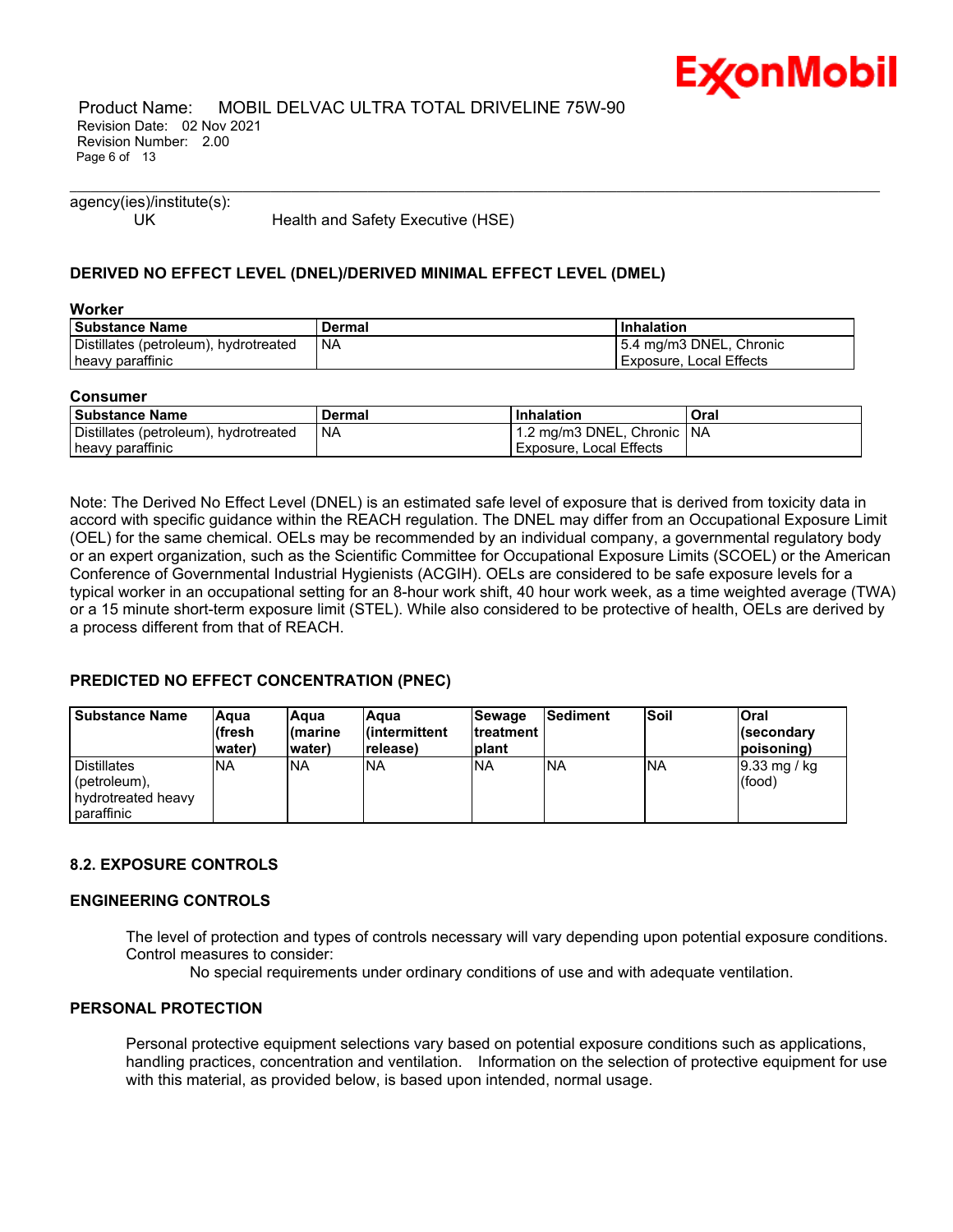

 Product Name: MOBIL DELVAC ULTRA TOTAL DRIVELINE 75W-90 Revision Date: 02 Nov 2021 Revision Number: 2.00 Page 7 of 13

**Respiratory Protection:** If engineering controls do not maintain airborne contaminant concentrations at a level which is adequate to protect worker health, an approved respirator may be appropriate. Respirator selection, use, and maintenance must be in accordance with regulatory requirements, if applicable. Types of respirators to be considered for this material include:

No special requirements under ordinary conditions of use and with adequate ventilation.

\_\_\_\_\_\_\_\_\_\_\_\_\_\_\_\_\_\_\_\_\_\_\_\_\_\_\_\_\_\_\_\_\_\_\_\_\_\_\_\_\_\_\_\_\_\_\_\_\_\_\_\_\_\_\_\_\_\_\_\_\_\_\_\_\_\_\_\_\_\_\_\_\_\_\_\_\_\_\_\_\_\_\_\_\_\_\_\_\_\_\_\_\_\_\_\_\_\_\_\_\_\_\_\_\_\_\_\_\_\_\_\_\_\_\_\_\_

For high airborne concentrations, use an approved supplied-air respirator, operated in positive pressure mode. Supplied air respirators with an escape bottle may be appropriate when oxygen levels are inadequate. gas/vapour warning properties are poor, or if air purifying filter capacity/rating may be exceeded.

**Hand Protection:** Any specific glove information provided is based on published literature and glove manufacturer data. Glove suitability and breakthrough time will differ depending on the specific use conditions. Contact the glove manufacturer for specific advice on glove selection and breakthrough times for your use conditions. Inspect and replace worn or damaged gloves. The types of gloves to be considered for this material include:

No protection is ordinarily required under normal conditions of use.

**Eye Protection:** If contact is likely, safety glasses with side shields are recommended.

**Skin and Body Protection:** Any specific clothing information provided is based on published literature or manufacturer data. The types of clothing to be considered for this material include:

No skin protection is ordinarily required under normal conditions of use. In accordance with good industrial hygiene practices, precautions should be taken to avoid skin contact.

**Specific Hygiene Measures:** Always observe good personal hygiene measures, such as washing after handling the material and before eating, drinking, and/or smoking. Routinely wash work clothing and protective equipment to remove contaminants. Discard contaminated clothing and footwear that cannot be cleaned. Practice good housekeeping.

# **ENVIRONMENTAL CONTROLS**

Comply with applicable environmental regulations limiting discharge to air, water and soil. Protect the environment by applying appropriate control measures to prevent or limit emissions.

# **SECTION 9 PHYSICAL AND CHEMICAL PROPERTIES**

**Note: Physical and chemical properties are provided for safety, health and environmental considerations only and may not fully represent product specifications. Contact the Supplier for additional information.**

#### **9.1. INFORMATION ON BASIC PHYSICAL AND CHEMICAL PROPERTIES**

**Physical State:** Liquid **Colour:** N/D **Odour:** Characteristic **Odour Threshold:** No data available **pH:** Not technically feasible **Melting Point:** Not technically feasible **Freezing Point:** No data available **Initial Boiling Point / and Boiling Range:** > 316°C (600°F) [test method unavailable]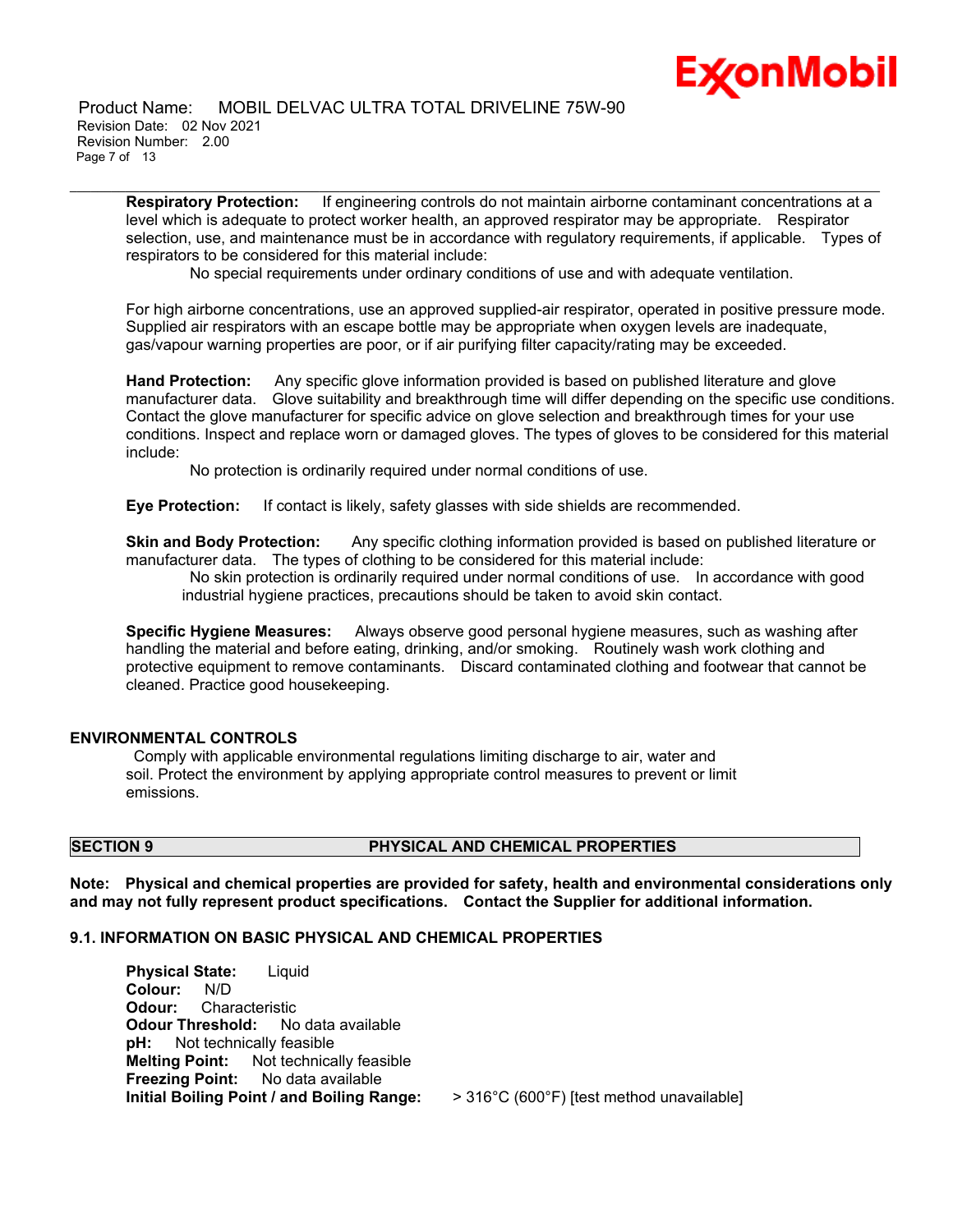

 Product Name: MOBIL DELVAC ULTRA TOTAL DRIVELINE 75W-90 Revision Date: 02 Nov 2021 Revision Number: 2.00 Page 8 of 13

**Flash Point [Method]:** 186°C (367°F) [Typical] [ASTM D-92] **Evaporation Rate (n-butyl acetate = 1):** No data available **Flammability (Solid, Gas):** Not technically feasible **Upper/Lower Flammable Limits (Approximate volume % in air):** UEL: 7.0 LEL: 0.9 [test method unavailable] **Vapour Pressure:** < 0.013 kPa (0.1 mm Hg) at 20 °C [test method unavailable] **Vapour Density (Air = 1):** > 2 at 101 kPa [test method unavailable] **Relative Density (at 15 °C):** 0.88 [Typical] [ASTM D1298] **Solubility(ies): water** Negligible **Partition coefficient (n-Octanol/Water Partition Coefficient):** > 3.5 [test method unavailable] **Autoignition Temperature:** No data available **Decomposition Temperature:** No data available **Viscosity:** 117 cSt (117 mm2/sec) at 40ºC [Typical] | 16.6 cSt (16.6 mm2/sec) at 100°C [ASTM D 445] **Explosive Properties:** None **Oxidizing Properties:** None

\_\_\_\_\_\_\_\_\_\_\_\_\_\_\_\_\_\_\_\_\_\_\_\_\_\_\_\_\_\_\_\_\_\_\_\_\_\_\_\_\_\_\_\_\_\_\_\_\_\_\_\_\_\_\_\_\_\_\_\_\_\_\_\_\_\_\_\_\_\_\_\_\_\_\_\_\_\_\_\_\_\_\_\_\_\_\_\_\_\_\_\_\_\_\_\_\_\_\_\_\_\_\_\_\_\_\_\_\_\_\_\_\_\_\_\_\_

#### **9.2. OTHER INFORMATION**

**DMSO Extract (mineral oil only), IP-346:** < 3 %wt

#### **SECTION 10 STABILITY AND REACTIVITY**

**10.1. REACTIVITY:** See sub-sections below.

**10.2. CHEMICAL STABILITY:** Material is stable under normal conditions.

**10.3. POSSIBILITY OF HAZARDOUS REACTIONS:** Hazardous polymerization will not occur.

**10.4. CONDITIONS TO AVOID:** Excessive heat. High energy sources of ignition.

**10.5. INCOMPATIBLE MATERIALS:** Strong oxidisers

**10.6. HAZARDOUS DECOMPOSITION PRODUCTS:** Material does not decompose at ambient temperatures.

# **SECTION 11 TOXICOLOGICAL INFORMATION**

#### **11.1. INFORMATION ON TOXICOLOGICAL EFFECTS**

| <b>Hazard Class</b>                                 | <b>Conclusion / Remarks</b>                                |
|-----------------------------------------------------|------------------------------------------------------------|
| <b>Inhalation</b>                                   |                                                            |
| Acute Toxicity: No end point data for<br>Imaterial. | Minimally Toxic. Based on assessment of the components.    |
| Irritation: No end point data for material.         | Negligible hazard at ambient/normal handling temperatures. |
| Ingestion                                           |                                                            |
| Acute Toxicity: No end point data for               | Minimally Toxic. Based on assessment of the components.    |
| material.                                           |                                                            |
| <b>Skin</b>                                         |                                                            |
| Acute Toxicity: No end point data for               | Minimally Toxic. Based on assessment of the components.    |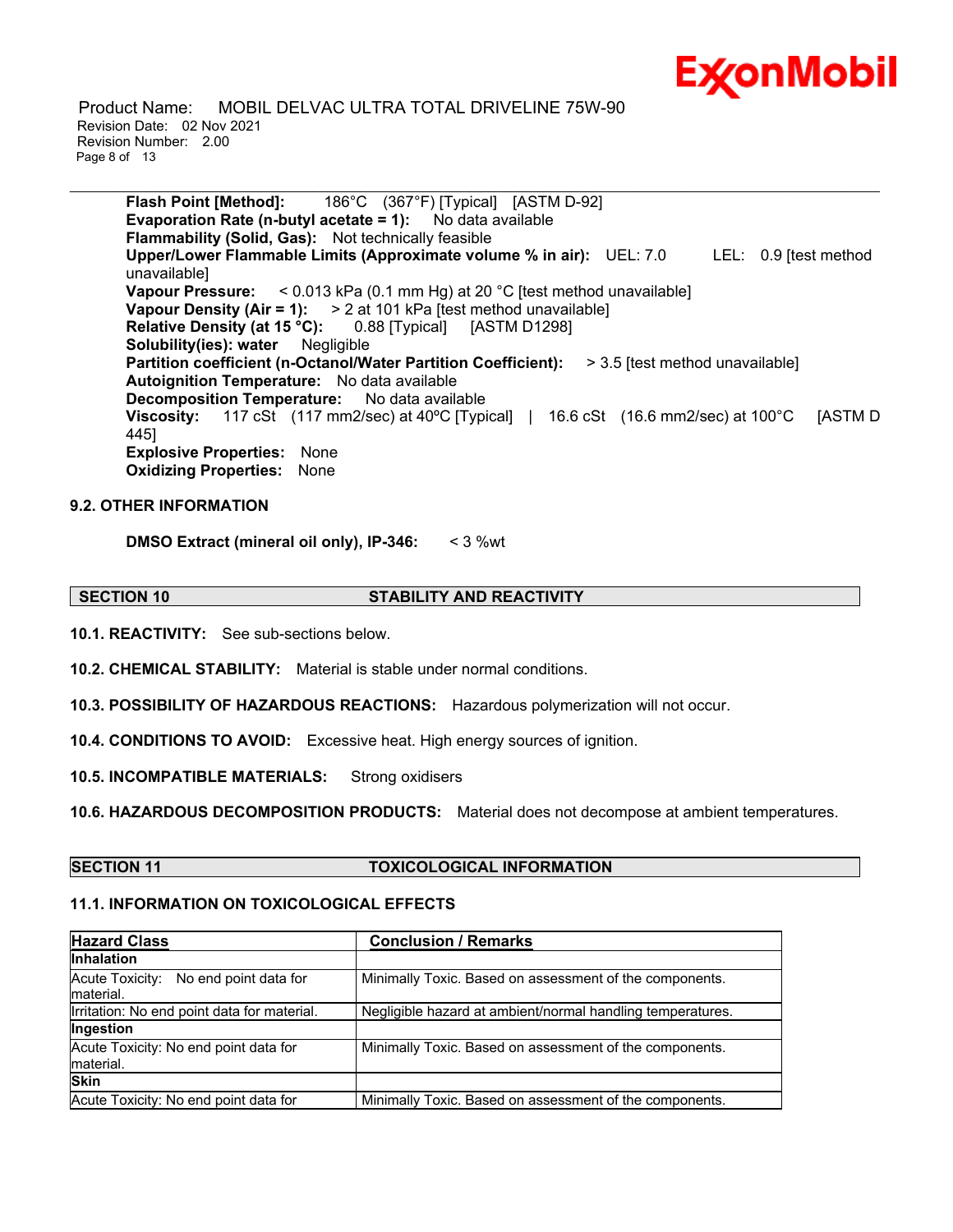

#### Product Name: MOBIL DELVAC ULTRA TOTAL DRIVELINE 75W-90 Revision Date: 02 Nov 2021 Revision Number: 2.00 Page 9 of 13

| material.                                         |                                                                                                    |
|---------------------------------------------------|----------------------------------------------------------------------------------------------------|
| Skin Corrosion/Irritation: No end point data      | Negligible irritation to skin at ambient temperatures. Based on                                    |
| lfor material.                                    | assessment of the components.                                                                      |
| Eye                                               |                                                                                                    |
| Serious Eye Damage/Irritation: No end point       | May cause mild, short-lasting discomfort to eyes. Based on                                         |
| ldata for material.                               | assessment of the components.                                                                      |
| <b>Sensitisation</b>                              |                                                                                                    |
| Respiratory Sensitization: No end point data      | Not expected to be a respiratory sensitizer.                                                       |
| for material.                                     |                                                                                                    |
| Skin Sensitization: No end point data for         | Not expected to be a skin sensitizer. Based on assessment of the                                   |
| lmaterial.                                        | components.                                                                                        |
| <b>Aspiration: Data available.</b>                | Not expected to be an aspiration hazard. Based on physico-<br>chemical properties of the material. |
| <b>Germ Cell Mutagenicity: No end point data</b>  | Not expected to be a germ cell mutagen. Based on assessment of                                     |
| lfor material.                                    | the components.                                                                                    |
| <b>Carcinogenicity:</b> No end point data for     | Not expected to cause cancer. Based on assessment of the                                           |
| lmaterial.                                        | components.                                                                                        |
| Reproductive Toxicity: No end point data          | Not expected to be a reproductive toxicant. Based on assessment                                    |
| lfor material.                                    | of the components.                                                                                 |
| <b>Lactation:</b> No end point data for material. | Not expected to cause harm to breast-fed children.                                                 |
| <b>Specific Target Organ Toxicity (STOT)</b>      |                                                                                                    |
| Single Exposure: No end point data for            | Not expected to cause organ damage from a single exposure.                                         |
| material.                                         |                                                                                                    |
| Repeated Exposure: No end point data for          | Not expected to cause organ damage from prolonged or repeated                                      |
| material.                                         | exposure. Based on assessment of the components.                                                   |

\_\_\_\_\_\_\_\_\_\_\_\_\_\_\_\_\_\_\_\_\_\_\_\_\_\_\_\_\_\_\_\_\_\_\_\_\_\_\_\_\_\_\_\_\_\_\_\_\_\_\_\_\_\_\_\_\_\_\_\_\_\_\_\_\_\_\_\_\_\_\_\_\_\_\_\_\_\_\_\_\_\_\_\_\_\_\_\_\_\_\_\_\_\_\_\_\_\_\_\_\_\_\_\_\_\_\_\_\_\_\_\_\_\_\_\_\_

# **OTHER INFORMATION**

# **For the product itself:**

Repeated and/or prolonged exposure may cause irritation to the skin, eyes, or respiratory tract. Component concentrations in this formulation would not be expected to cause skin sensitization, based on tests of the components, this formulation, or similar formulations.

#### **Contains:**

Base oil severely refined: Not carcinogenic in animal studies. Representative material passes IP-346, Modified Ames test, and/or other screening tests. Dermal and inhalation studies showed minimal effects; lung non-specific infiltration of immune cells, oil deposition and minimal granuloma formation. Not sensitising in test animals.

# **SECTION 12 ECOLOGICAL INFORMATION**

The information given is based on data for the material, components of the material, or for similar materials, through the application of bridging principals.

# **12.1. TOXICITY**

Material -- Not expected to be harmful to aquatic organisms.

# **12.2. PERSISTENCE AND DEGRADABILITY**

# **Biodegradation:**

Base oil component -- Expected to be inherently biodegradable

# **12.3. BIOACCUMULATIVE POTENTIAL**

 Base oil component -- Has the potential to bioaccumulate, however metabolism or physical properties may reduce the bioconcentration or limit bioavailability.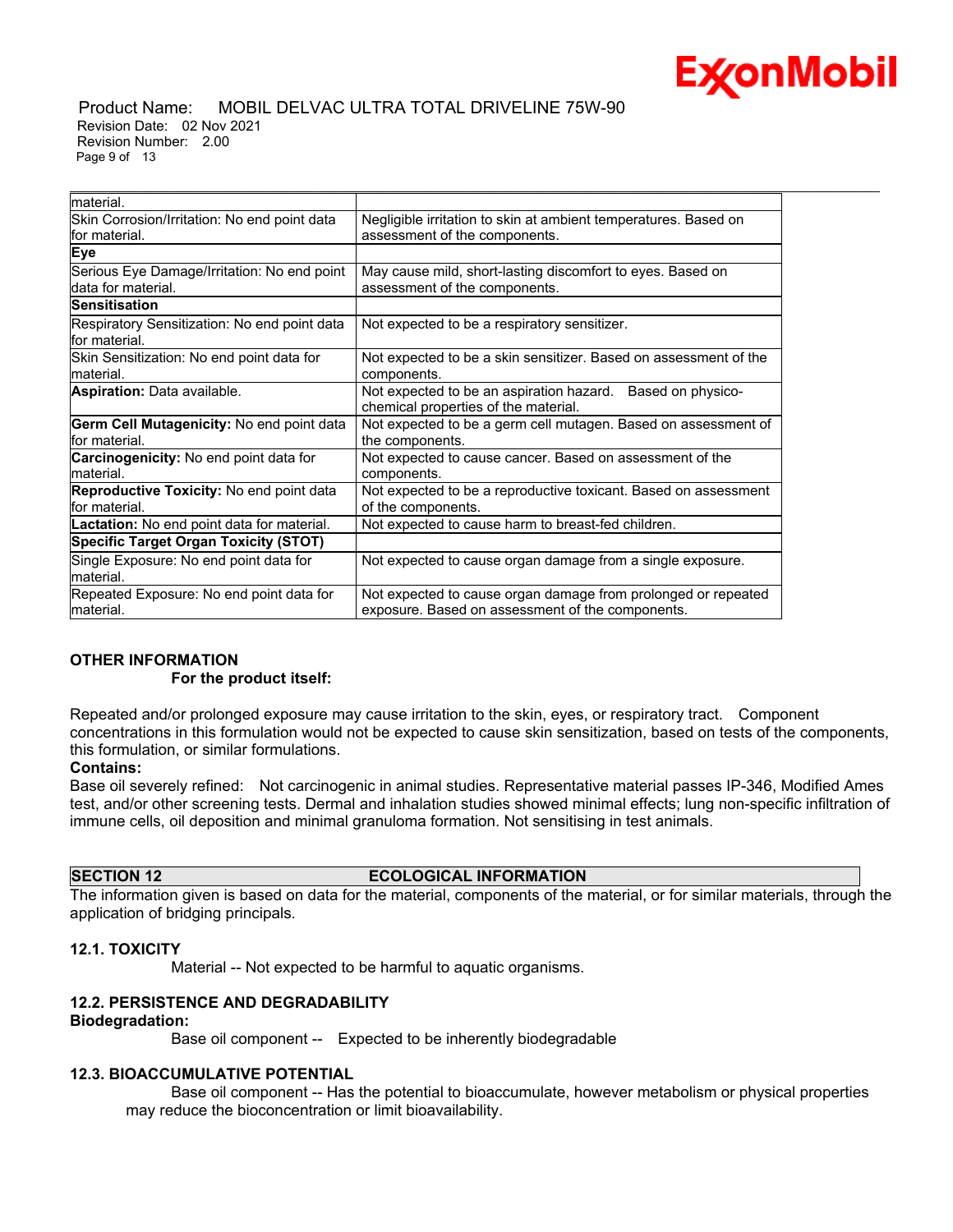

 Product Name: MOBIL DELVAC ULTRA TOTAL DRIVELINE 75W-90 Revision Date: 02 Nov 2021 Revision Number: 2.00 Page 10 of 13

#### **12.4. MOBILITY IN SOIL**

 Base oil component -- Low solubility and floats and is expected to migrate from water to the land. Expected to partition to sediment and wastewater solids.

\_\_\_\_\_\_\_\_\_\_\_\_\_\_\_\_\_\_\_\_\_\_\_\_\_\_\_\_\_\_\_\_\_\_\_\_\_\_\_\_\_\_\_\_\_\_\_\_\_\_\_\_\_\_\_\_\_\_\_\_\_\_\_\_\_\_\_\_\_\_\_\_\_\_\_\_\_\_\_\_\_\_\_\_\_\_\_\_\_\_\_\_\_\_\_\_\_\_\_\_\_\_\_\_\_\_\_\_\_\_\_\_\_\_\_\_\_

#### **12.5. PERSISTENCE, BIOACCUMULATION AND TOXICITY FOR SUBSTANCE(S)**

Material does not meet the Reach Annex XIII criteria for PBT or vPvB.

#### **12.6. OTHER ADVERSE EFFECTS**

No adverse effects are expected.

# **SECTION 13 DISPOSAL CONSIDERATIONS**

Disposal recommendations based on material as supplied. Disposal must be in accordance with current applicable laws and regulations, and material characteristics at time of disposal.

#### **13.1. WASTE TREATMENT METHODS**

Product is suitable for burning in an enclosed controlled burner for fuel value or disposal by supervised incineration at very high temperatures to prevent formation of undesirable combustion products. Protect the environment. Dispose of used oil at designated sites. Minimize skin contact. Do not mix used oils with solvents, brake fluids or coolants.

#### **European Waste Code:** 13 02 05\*

NOTE: These codes are assigned based upon the most common uses for this material and may not reflect contaminants resulting from actual use. Waste producers need to assess the actual process used when generating the waste and its contaminants in order to assign the proper waste disposal code(s).

This material is considered as hazardous waste pursuant to The Hazardous Waste Regulations (HWR), and subject to the provisions of those Regulations.

**Empty Container Warning** Empty Container Warning (where applicable): Empty containers may contain residue and can be dangerous. Do not attempt to refill or clean containers without proper instructions. Empty drums should be completely drained and safely stored until appropriately reconditioned or disposed. Empty containers should be taken for recycling, recovery, or disposal through suitably qualified or licensed contractor and in accordance with governmental regulations. DO NOT PRESSURISE, CUT, WELD, BRAZE, SOLDER, DRILL, GRIND, OR EXPOSE SUCH CONTAINERS TO HEAT, FLAME, SPARKS, STATIC ELECTRICITY, OR OTHER SOURCES OF IGNITION. THEY MAY EXPLODE AND CAUSE INJURY OR DEATH.

# **SECTION 14 TRANSPORT INFORMATION**

**LAND (ADR/RID): 14.1-14.6** Not Regulated for Land Transport

**INLAND WATERWAYS (ADN): 14.1-14.6** Not Regulated for Inland Waterways Transport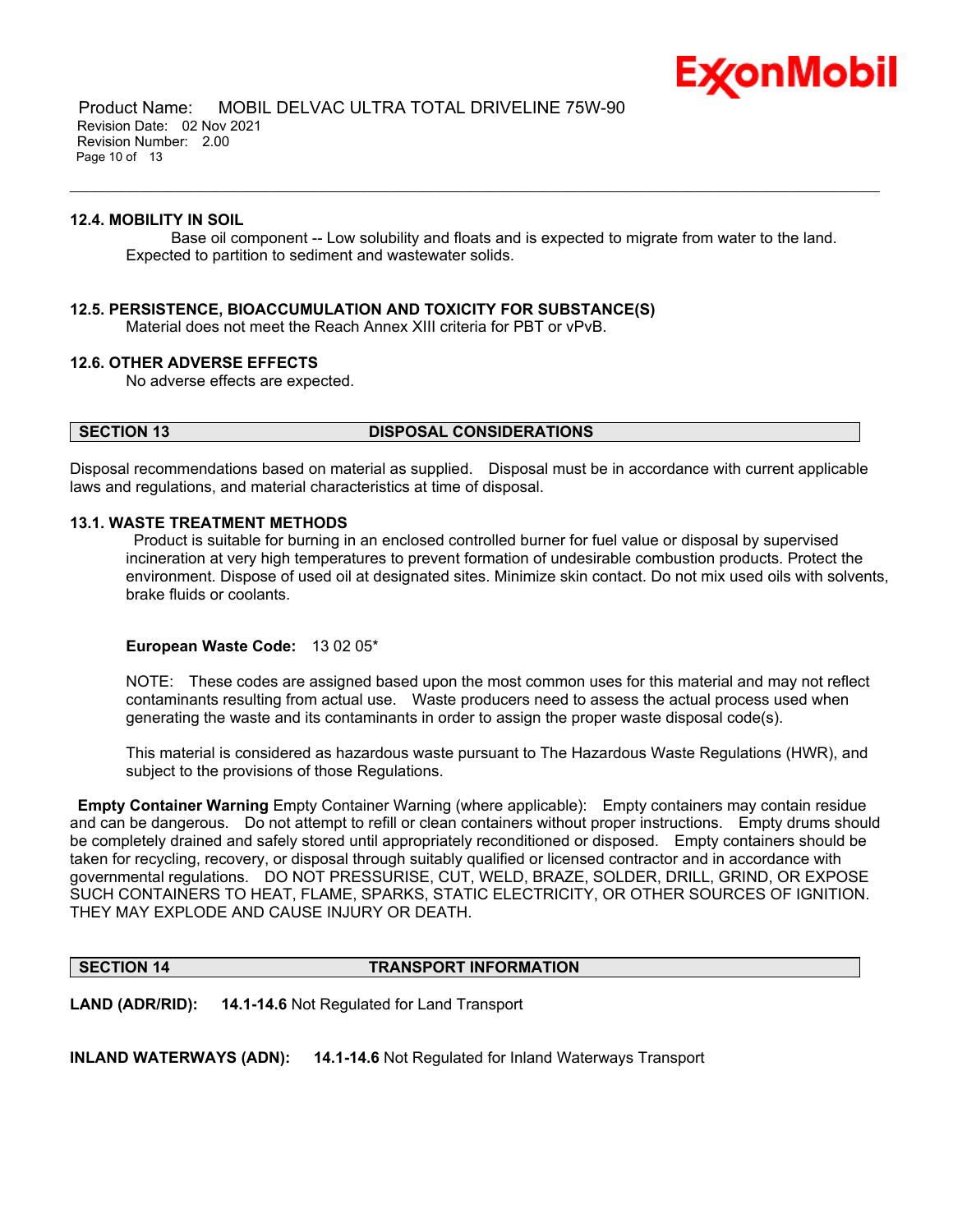

 Product Name: MOBIL DELVAC ULTRA TOTAL DRIVELINE 75W-90 Revision Date: 02 Nov 2021 Revision Number: 2.00 Page 11 of 13

**SEA (IMDG): 14.1-14.6** Not Regulated for Sea Transport according to IMDG-Code

#### **SEA (MARPOL 73/78 Convention - Annex II):**

**14.7. Transport in bulk according to Annex II of MARPOL 73/78 and the IBC Code** Not classified according to Annex II

\_\_\_\_\_\_\_\_\_\_\_\_\_\_\_\_\_\_\_\_\_\_\_\_\_\_\_\_\_\_\_\_\_\_\_\_\_\_\_\_\_\_\_\_\_\_\_\_\_\_\_\_\_\_\_\_\_\_\_\_\_\_\_\_\_\_\_\_\_\_\_\_\_\_\_\_\_\_\_\_\_\_\_\_\_\_\_\_\_\_\_\_\_\_\_\_\_\_\_\_\_\_\_\_\_\_\_\_\_\_\_\_\_\_\_\_\_

**AIR (IATA): 14.1-14.6** Not Regulated for Air Transport

#### **SECTION 15 REGULATORY INFORMATION**

# **REGULATORY STATUS AND APPLICABLE LAWS AND REGULATIONS**

**Listed or exempt from listing/notification on the following chemical inventories :** AIIC, ENCS, IECSC, KECI, PICCS, TCSI, TSCA

 **Special Cases:**

| Inventory         | $\sim$ $\sim$ $\sim$ $\sim$ $\sim$ $\sim$ $\sim$<br>วเαเนะ |
|-------------------|------------------------------------------------------------|
| NDSL <sup>'</sup> | Apply<br>.<br>estrictions                                  |

# **15.1. SAFETY, HEALTH AND ENVIRONMENTAL REGULATIONS/LEGISLATION SPECIFIC FOR THE SUBSTANCE OR MIXTURE**

#### **Applicable UK legislation:**

 REACH [... Registration, Evaluation, Authorisation and Restriction of Chemicals ... and amendments thereto]

 CLP [Classification, labelling and packaging of substances and mixtures.. and amendments thereto]

#### **REACH Restrictions on the manufacturing, placing on the market and use of certain dangerous substances, mixtures and articles (Annex XVII):**

The following entries of Annex XVII may be considered for this product: None

# **15.2. CHEMICAL SAFETY ASSESSMENT**

**REACH Information:** A Chemical Safety Assessment has been carried out for one or more substances present in the material.

# **SECTION 16 OTHER INFORMATION**

**REFERENCES:** Sources of information used in preparing this SDS included one or more of the following: results from in house or supplier toxicology studies, CONCAWE Product Dossiers, publications from other trade associations, such as the EU Hydrocarbon Solvents REACH Consortium, U.S. HPV Program Robust Summaries, the EU IUCLID Data Base, U.S. NTP publications, and other sources, as appropriate.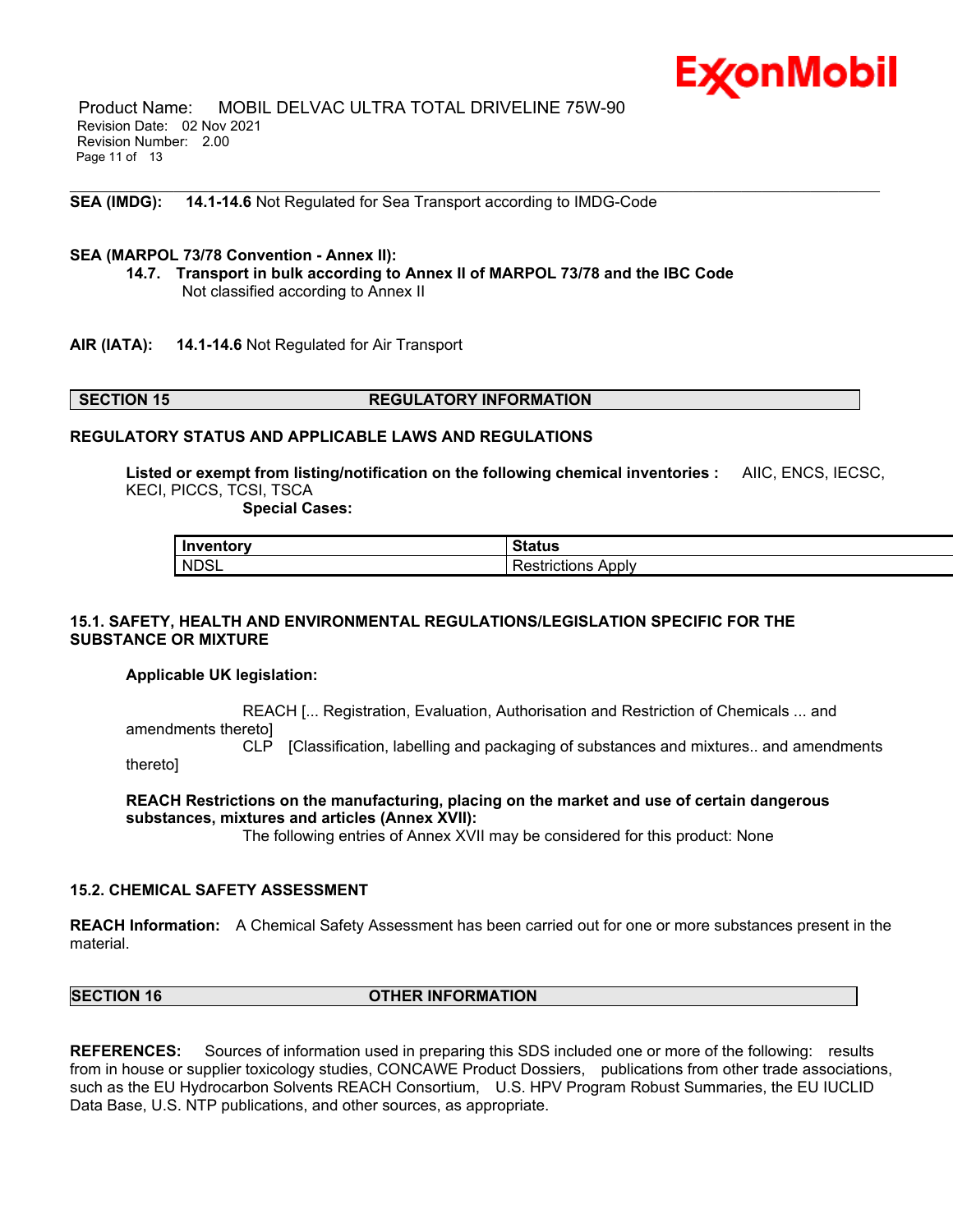

 Product Name: MOBIL DELVAC ULTRA TOTAL DRIVELINE 75W-90 Revision Date: 02 Nov 2021 Revision Number: 2.00 Page 12 of 13

List of abbreviations and acronyms that could be (but not necessarily are) used in this safety data sheet: **Acronym Full text** N/A Not applicable N/D Not determined NE Not established VOC Volatile Organic Compound AIIC Australian Inventory of Industrial Chemicals AIHA WEEL American Industrial Hygiene Association Workplace Environmental Exposure Limits ASTM ASTM International, originally known as the American Society for Testing and Materials (ASTM)<br>DSI Domestic Substance List (Canada) Domestic Substance List (Canada) EINECS European Inventory of Existing Commercial Substances ELINCS European List of Notified Chemical Substances ENCS Existing and new Chemical Substances (Japanese inventory) IECSC Inventory of Existing Chemical Substances in China KECI Korean Existing Chemicals Inventory NDSL Non-Domestic Substances List (Canada) NZIoC New Zealand Inventory of Chemicals PICCS Philippine Inventory of Chemicals and Chemical Substances TLV Threshold Limit Value (American Conference of Governmental Industrial Hygienists) TSCA Toxic Substances Control Act (U.S. inventory) UVCB Substances of Unknown or Variable composition, Complex reaction products or Biological materials LC Lethal Concentration LD Lethal Dose LL Lethal Loading EC Effective Concentration EL Effective Loading NOEC No Observable Effect Concentration NOELR No Observable Effect Loading Rate

\_\_\_\_\_\_\_\_\_\_\_\_\_\_\_\_\_\_\_\_\_\_\_\_\_\_\_\_\_\_\_\_\_\_\_\_\_\_\_\_\_\_\_\_\_\_\_\_\_\_\_\_\_\_\_\_\_\_\_\_\_\_\_\_\_\_\_\_\_\_\_\_\_\_\_\_\_\_\_\_\_\_\_\_\_\_\_\_\_\_\_\_\_\_\_\_\_\_\_\_\_\_\_\_\_\_\_\_\_\_\_\_\_\_\_\_\_

**KEY TO THE H-CODES CONTAINED IN SECTION 3 OF THIS DOCUMENT (for information only):**

[Flam. Liq. 4 H227]: Combustible liquid; Flammable Liquid, Cat 4 Acute Tox. 4 H302: Harmful if swallowed; Acute Tox Oral, Cat 4 Asp. Tox. 1 H304: May be fatal if swallowed and enters airways; Aspiration, Cat 1 [Skin Irrit. 3 H316]: Causes mild skin irritation; Skin Corr/Irritation, Cat 3 Skin Sens. 1 H317: May cause allergic skin reaction; Skin Sensitization, Cat 1 Eye Dam. 1 H318: Causes serious eye damage; Serious Eye Damage/Irr, Cat 1 [Aquatic Acute 2 H401]: Toxic to aquatic life; Acute Env Tox, Cat 2 [Aquatic Acute 3 H402]: Harmful to aquatic life; Acute Env Tox, Cat 3 Aquatic Chronic 2 H411: Toxic to aquatic life with long lasting effects; Chronic Env Tox, Cat 2 Aquatic Chronic 3 H412: Harmful to aquatic life with long lasting effects; Chronic Env Tox, Cat 3

# **THIS SAFETY DATA SHEET CONTAINS THE FOLLOWING REVISIONS:**

Section 09: Colour information was modified.

Section 09: Flash Point °C(°F) information was modified.

Section 09: Pour Point °C(°F) information was deleted.

Section 09: Relative Density information was modified.

Section 09: Viscosity information was modified.

Section 13: European Waste Codes information was modified.